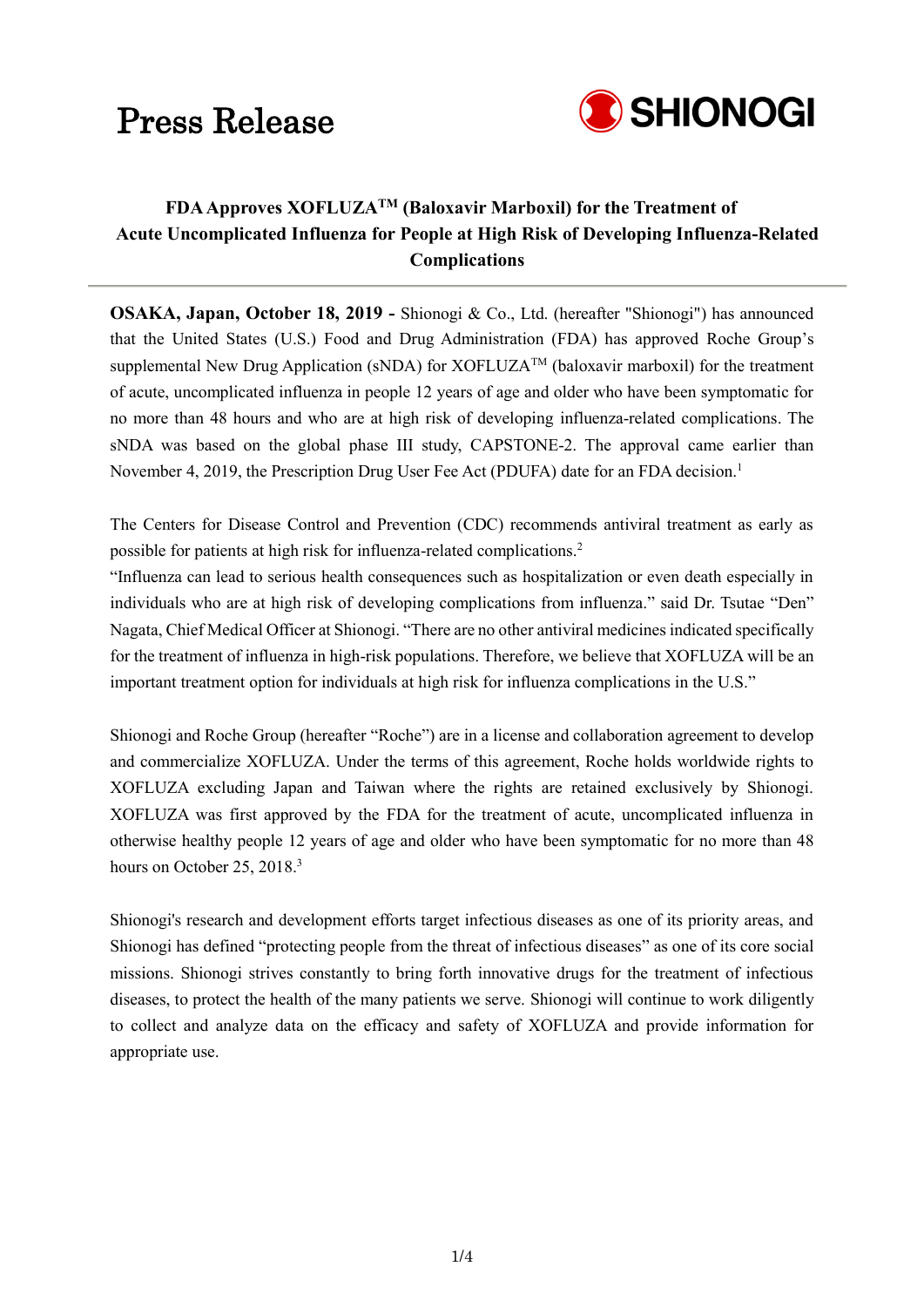

### **About XOFLUZA**

XOFLUZA, discovered by Shionogi, has a novel mechanism of action that inhibits cap-dependent endonuclease in the polymerase acidic (PA) protein (in the United States Prescribing Information, this enzyme is stated as polymerase acidic endonuclease), an enzyme essential for viral replication. The regimen for XOFLUZA is a single-oral dose to treat uncomplicated influenza, which is different from all currently available antiviral treatments. In non-clinical studies, XOFLUZA demonstrated an antiviral effect against a wide range of influenza viruses including oseltamivir-resistant strains and avian strains (H7N9, H5N1).<sup>4, 5</sup> XOFLUZA is currently approved in several countries including Japan and the U.S. XOFLUZA was approved and is now available in Japan for the treatment of influenza types A and B in adults and pediatric patients.<sup>6</sup> In addition, XOFLUZA was approved in Taiwan on August 28, 2019, for the treatment of acute influenza Types A and B in patients aged 12 years of age and older.<sup>7</sup> For more information about the use in the U.S., please refer to the [XOFLUZA website.](https://www.xofluza.com/)

Roche is now conducting a phase III development program including children under the age of one year, and severely ill, hospitalized patients, as well as to assess the potential to reduce transmission of influenza from an infected person to healthy people. Shionogi is assessing the potential of XOFLUZA as a post-exposure prophylaxis treatment to prevent the spread of influenza in adults and children, and positive results were obtained in the Phase III study.<sup>8</sup>

#### **About the CAPSTONE-2 Study<sup>9</sup>**

The CAPSTONE-2 study was a phase III, multicenter, randomized, double-blind study that evaluated a single oral dose of XOFLUZA compared with placebo and oseltamivir in patients 12 years of age or older who are at a high risk for influenza-related complications. The study was conducted globally by Shionogi. A total of 2184 participants enrolled in the study were randomly assigned to a single dose of 40 mg or 80 mg of baloxavir marboxil (according to body weight), placebo or 75 mg of oseltamivir twice a day for 5 days. Among them, 1163 (53%) patients were confirmed to have influenza virus infection with RT-PCR (influenza virus subtype: 47.9% for A/H3N2, 6.9% for A/H1N1, 41.6% for B). The most common risk factors were asthma or chronic lung disease (39.2%), age  $\geq 65$  years (27.4%), endocrine disorders (32.8%), metabolic disorders (13.5%), heart disease (12.7%), and morbid obesity (10.6%). The study was conducted globally by Shionogi. Key results from CAPSTONE-2 are as follows:

- ・ XOFLUZA significantly reduced the time to improvement of influenza symptoms versus placebo in people at high risk of complications from influenza (median time 73 hours versus 102 hours; p<0.001).
- ・ In subjects infected with type B virus, the median time to improvement of influenza symptoms was significantly shorter in the XOFLUZA group compared to the placebo group (75 hours versus 101 hours respectively).
- Adverse events reported in at least 1% of adult and adolescent subjects treated with XOFLUZA included diarrhoea (3%), bronchitis (3%), nausea (2%), sinusitis (2%) and headache (1%). XOFLUZA was well-tolerated and no new safety signals were identified.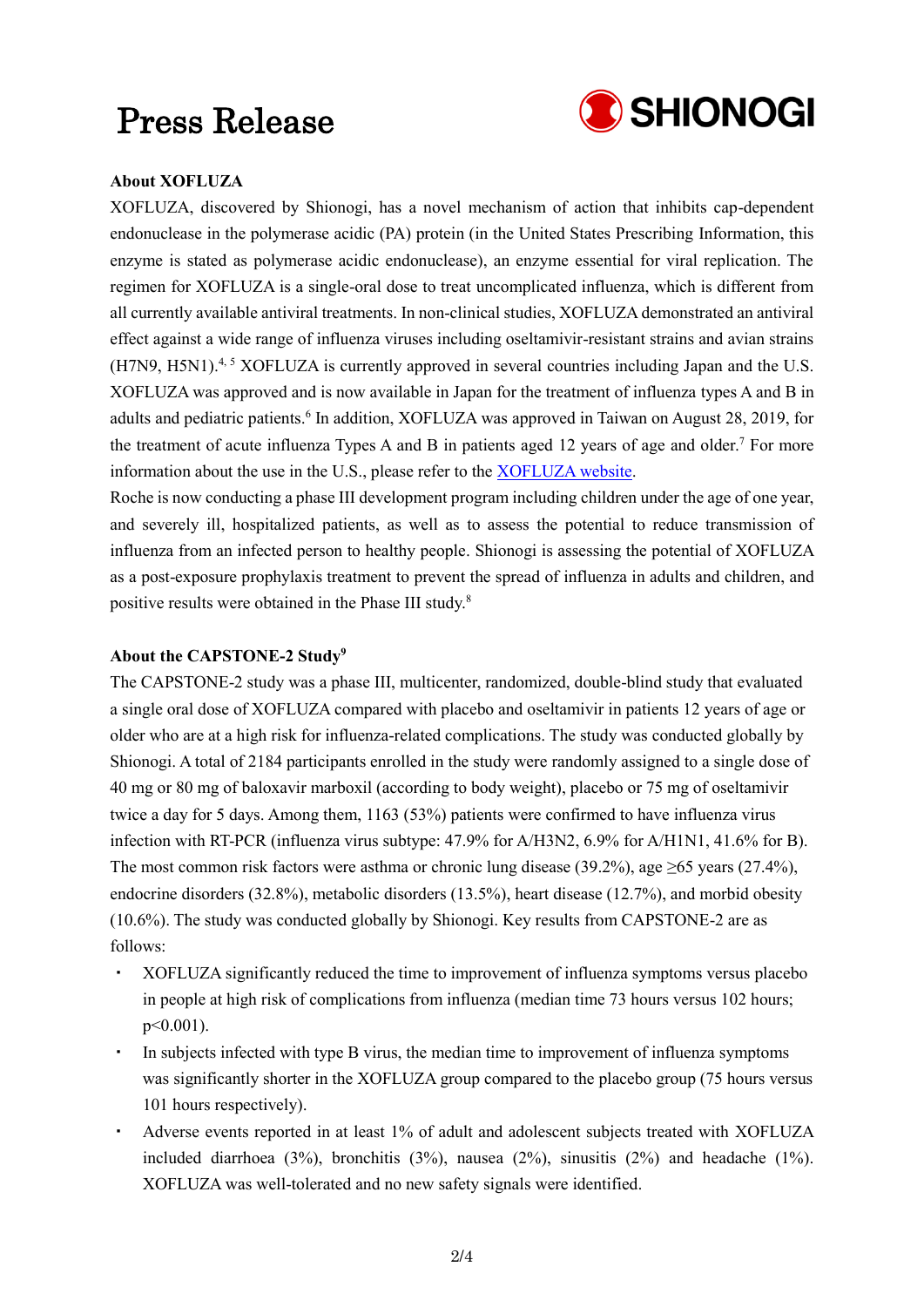

### **About Influenza**

Seasonal and pandemic influenza remain a major public health concern, and novel influenza drugs that offer significant improvement over current therapy are urgently needed. Globally, seasonal epidemics result in 3 to 5 million cases of severe disease, millions of hospitalizations and up to 650,000 deaths every year.<sup>10, 11, 12, 13, 14</sup> The CDC describes high-risk categories as including children under 2 years of age, adults of 65 years of age and older, pregnant women, and people of any age with certain medical conditions, including asthma and chronic lung disease, heart disease, blood disorders, endocrine disorders, metabolic diseases, extreme obesity and weakened immune systems.<sup>2</sup>

#### **About Shionogi**

Shionogi & Co., Ltd. is a Japanese major research-driven pharmaceutical company dedicated to bringing benefits to patients based on its corporate philosophy of "supplying the best possible medicine to protect the health and wellbeing of the patients we serve." The company currently markets products in several therapeutic areas including anti-infectives, pain, cardiovascular diseases and gastroenterology. Our pipeline is focused on infectious disease, pain, CNS and oncology. For more information on Shionogi & Co., Ltd., visit [www.shionogi.co.jp/en](http://www.shionogi.co.jp/en/).

#### **Forward-Looking Statements**

*This announcement contains forward-looking statements. These statements are based on expectations in light of the information currently available, assumptions that are subject to risks and uncertainties which could cause actual results to differ materially from these statements. Risks and uncertainties include general domestic and international economic conditions such as general industry and market conditions, and changes of interest rate and currency exchange rate. These risks and uncertainties particularly apply with respect to product-related forward-looking statements. Product risks and uncertainties include, but are not limited to, completion and discontinuation of clinical trials; obtaining regulatory approvals; claims and concerns about product safety and efficacy; technological advances; adverse outcome of important litigation; domestic and foreign healthcare reforms and changes of laws and regulations. Also for existing products, there are manufacturing and marketing risks, which include, but are not limited to, inability to build production capacity to meet demand, unavailability of raw materials and entry of competitive products. The company disclaims any intention or obligation to update or revise any forward-looking statements whether as a result of new information, future events or otherwise.*

#### **For Further Information, Contact:**

Corporate Communications Department Shionogi & Co., Ltd. Telephone: +81-6-6209-7885

#### **References**

### 1. [Press release on March 6, 2019](http://www.shionogi.co.jp/en/company/news/2019/pmrltj00000040ph-att/e_20190306.pdf)

FDA Accepts XOFLUZATM (Baloxavir Marboxil) Supplemental New Drug Application for the Treatment of Influenza in Individuals at High Risk for Influenza-Related Complications